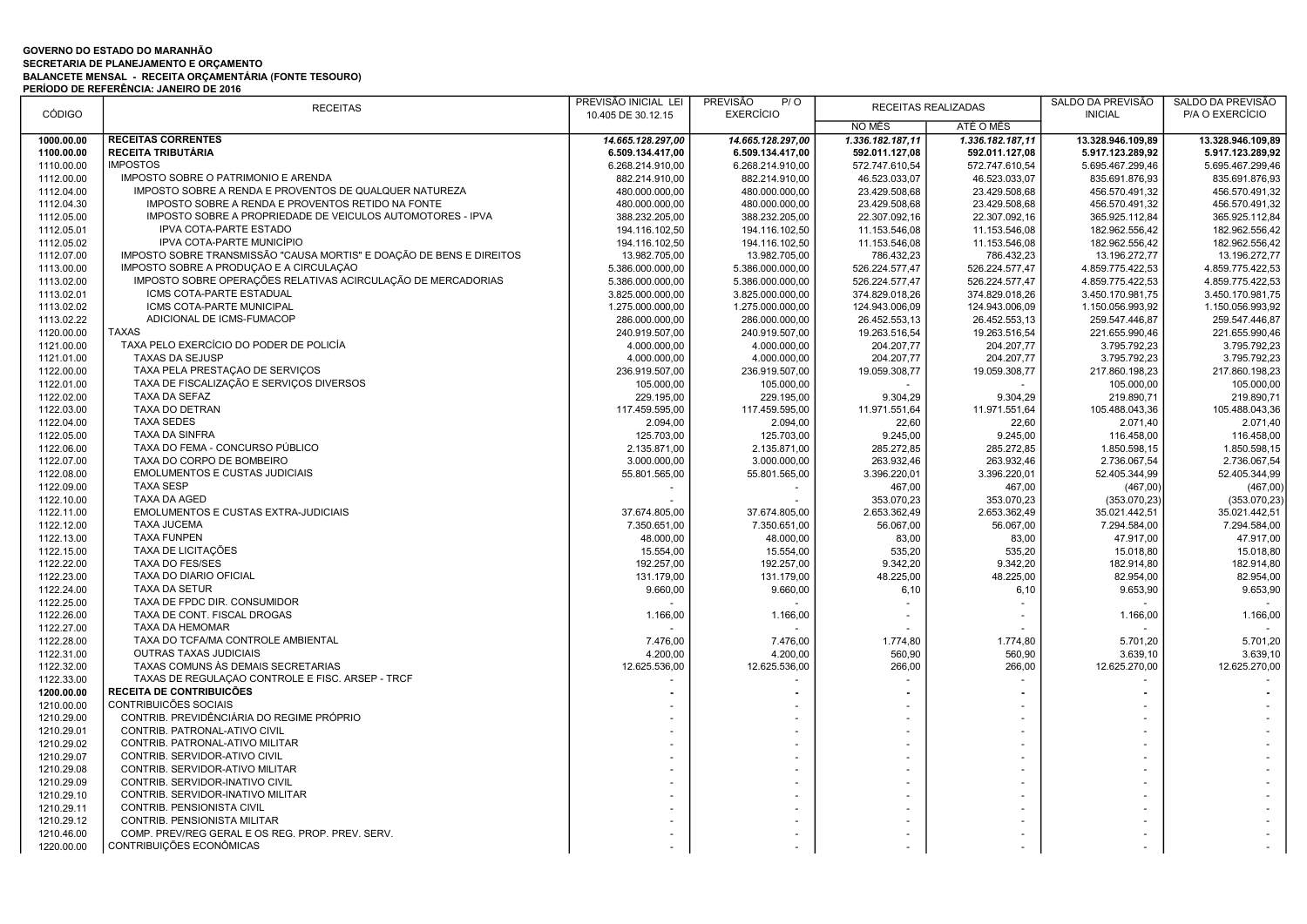## PERÍODO DE REFERÊNCIA: JANEIRO DE 2016

|                          | <b>RECEITAS</b>                                                        | PREVISÃO INICIAL LEI           | PREVISÃO<br>P/O               |                           | RECEITAS REALIZADAS       | SALDO DA PREVISÃO              | SALDO DA PREVISÃO             |
|--------------------------|------------------------------------------------------------------------|--------------------------------|-------------------------------|---------------------------|---------------------------|--------------------------------|-------------------------------|
| CÓDIGO                   |                                                                        | 10.405 DE 30.12.15             | <b>EXERCÍCIO</b>              | NO MÊS                    | ATÉ O MÊS                 | <b>INICIAL</b>                 | P/A O EXERCÍCIO               |
| 1300.00.00               | <b>RECEITA PATRIMONIAL</b>                                             | 129.883.418.00                 | 129.883.418,00                | 6.806.727,39              | 6.806.727,39              | 123.076.690,61                 | 123.076.690,61                |
| 1310.00.00               | RECEITAS IMOBILIÁRIAS                                                  | 35.114,00                      | 35.114,00                     |                           |                           | 35.114.00                      | 35.114,00                     |
| 1320.00.00               | RECEITAS DE VALORES MOBILIÁRIOS                                        | 129.848.304,00                 | 129.848.304,00                | 6.806.727,39              | 6.806.727,39              | 123.041.576,61                 | 123.041.576,61                |
| 1325.00.00               | REMUNERAÇÃO DE DEPÓSITOS BANCÁRIOS                                     | 124.562.050,00                 | 124.562.050,00                | 6.806.727,39              | 6.806.727,39              | 117.755.322,61                 | 117.755.322,61                |
| 1328.00.00               | OUTRAS RECEITAS DE VALORES MOBILIÁRIOS                                 | 5.286.254,00                   | 5.286.254,00                  |                           |                           | 5.286.254,00                   | 5.286.254,00                  |
| 1330.00.00               | RECEITA DE CONCESSÕES E PERMISSÕES                                     |                                |                               |                           |                           |                                |                               |
| 1340.00.00               | COMPENSACÕES FINANCEIRAS                                               |                                |                               |                           |                           |                                |                               |
| 1390.00.00               | OUTRAS RECEITAS PATRIMONIAIS                                           |                                |                               |                           |                           |                                |                               |
| 1600.00.00               | <b>RECEITA DE SERVIÇOS</b>                                             | 4.627.627,00                   | 4.627.627,00                  | 301.382,46                | 301.382,46                | 4.326.244,54                   | 4.326.244,54                  |
| 1600.01.00               | SERVIÇOS COMERCIAIS                                                    | 2.788.705,00                   | 2.788.705,00                  | 271.382,46                | 271.382,46                | 2.517.322,54                   | 2.517.322,54                  |
| 1600.02.00               | SERVIÇOS FINANCEIROS                                                   |                                |                               |                           |                           |                                |                               |
| 1600.06.00               | SERVICOS PORTUÁRIOS                                                    |                                |                               |                           |                           |                                |                               |
| 1600.12.00               | RECEITAS JUDICIAIS                                                     | 43.138,00                      | 43.138,00                     | 30.000,00                 | 30.000,00                 | 13.138,00                      | 13.138,00                     |
| 1600.13.00               | SERVICOS ADMINISTRATIVOS                                               |                                |                               |                           |                           |                                |                               |
| 1600.16.00               | SERVIÇOS EDUCACIONAIS                                                  |                                |                               |                           |                           |                                |                               |
| 1600.17.00               | SERVIÇOS AGROPECURIOS                                                  |                                |                               |                           |                           |                                |                               |
| 1600.30.00               | SERVIÇOS DE TRÂNSITO                                                   |                                |                               |                           |                           |                                |                               |
| 1600.40.00               | SERVIÇOS AMBIENTAIS                                                    |                                |                               |                           |                           |                                |                               |
| 1600.99.00               | OUTROS SERVIÇOS                                                        | 1.795.784,00                   | 1.795.784,00                  |                           |                           | 1.795.784,00                   | 1.795.784,00                  |
| 1700.00.00               | <b>TRANSFERÊNCIAS CORRENTES</b>                                        | 7.857.406.578,00               | 7.857.406.578,00              | 722.062.796,21            | 722.062.796,21            | 7.135.343.781,79               | 7.135.343.781,79              |
| 1720.00.00               | TRANSFERÊNCIAS INTERGOVERNAMENTAIS                                     | 7.837.008.022,00               | 7.837.008.022,00              | 722.062.796,21            | 722.062.796,21            | 7.114.945.225,79               | 7.114.945.225,79              |
| 1721.00.00               | TRANSFERÊNCIAS DA UNIÃO                                                | 6.610.296.801,00               | 6.610.296.801,00              | 538.693.686,91            | 538.693.686,91            | 6.071.603.114,09               | 6.071.603.114,09              |
| 1721.01.00               | PARTICIPAÇÃO NA RECEITA DA UNIÃO                                       | 5.996.515.967,00               | 5.996.515.967,00              | 505.176.253,22            | 505.176.253,22            | 5.491.339.713,78               | 5.491.339.713,78              |
| 1721.01.01               | COTA-PARTE DO FUNDO DE PARTICIPAÇÃO DOS ESTADOS                        | 5.950.000.000,00               | 5.950.000.000,00              | 489.581.543,23            | 489.581.543,23            | 5.460.418.456,77               | 5.460.418.456,77              |
| 1721.01.12               | COTA-PARTE DO IMPOSTO SOBRE PRODUTOS INDUSTRIALIZADOS-IPI              | 42.315.000,00                  | 42.315.000,00                 | 5.799.466,80              | 5.799.466,80              | 36.515.533,20                  | 36.515.533,20                 |
|                          | COTA-PARTE ESTADOS                                                     | 31.736.250,00                  | 31.736.250,00                 | 4.349.600,10              | 4.349.600,10              | 27.386.649,90                  | 27.386.649,90                 |
|                          | COTA-PARTE MUNICÍPIOS                                                  | 10.578.750,00                  | 10.578.750,00                 | 1.449.866,70              | 1.449.866,70              | 9.128.883,30                   | 9.128.883,30                  |
| 1721.01.13               | CONTRIBUIÇÃO DE INTERVENÇÃO NO DOMÍNIO ECONÔMICO                       | 4.200.000,00                   | 4.200.000,00                  | 9.795.230,01              | 9.795.230,01              | (5.595.230.01)                 | (5.595.230,01)                |
|                          | COTA-PARTE ESTADOS                                                     | 3.150.000,00                   | 3.150.000,00                  | 7.346.422.51              | 7.346.422,51              | (4.196.422, 51)                | (4.196.422, 51)               |
|                          | COTA-PARTE MUNICÍPIOS                                                  | 1.050.000,00                   | 1.050.000,00                  | 2.448.807,50              | 2.448.807,50              | (1.398.807, 50)                | (1.398.807,50)                |
| 1721.01.30               | COTA-PARTE CONTRIB. SAL. EDUC. QUOT. EST/FEDERAL                       |                                |                               |                           |                           |                                |                               |
| 1721.01.32               | COTA-PARTE IMPOSTOS/O.C. CAMB. E SEG. T.V.M. COMER. OURO               | 967,00                         | 967,00                        | 13,18                     | 13,18                     | 953,82                         | 953,82                        |
| 1721.01.99               | OUTRAS TRANSFERÊNCIAS DA UNIÃO<br>TRANSFERÊNCIAS DA UNIÃO              |                                |                               |                           |                           |                                |                               |
| 1721.09.00               | TRANSFERÊNCIA DA COMPENSAÇÃO FINANCEIRA                                |                                |                               |                           |                           |                                |                               |
| 1721.22.00               | COTA-PARTE COMPENS. FINANC. RECUR. HÍDRICOS CFRH                       | 67.069.147,00                  | 67.069.147,00                 | 3.814.977,44              | 3.814.977,44              | 63.254.169,56                  | 63.254.169,56                 |
| 1721.22.11<br>1721.22.20 | COTA-PARTE COMP. FINAC. RECUR. MINERAIS CFEM                           | 5.786.780,00                   | 5.786.780,00<br>14.032.367,00 |                           |                           | 5.786.780,00                   | 5.786.780,00<br>13.945.025,49 |
| 1721.22.70               | COTA-PARTE FUNDO ESPECIAL DO PETRÓLEO - FEP                            | 14.032.367,00<br>47.250.000,00 | 47.250.000,00                 | 87.341,51<br>3.727.635,93 | 87.341,51<br>3.727.635,93 | 13.945.025,49<br>43.522.364,07 | 43.522.364,07                 |
| 1721.33.00               | TRANSFERÊNCIAS DE RECURSOS DO SISTEMA ÚNICO DE SAÚDE-SUS FUNDO A FUNDO | 440.409.918,00                 | 440.409.918,00                | 25.788.332,05             | 25.788.332,05             | 414.621.585,95                 | 414.621.585,95                |
| 1721.33.07               | CONV. MDS E COMB A FOME PROG. LEITE é VIDA                             | 46.564.913,00                  | 46.564.913,00                 |                           |                           | 46.564.913,00                  | 46.564.913,00                 |
| 1721.33.50               | SAÚDE GESTÃO PLENA                                                     | 393.845.005,00                 | 393.845.005,00                | 25.788.332,05             | 25.788.332,05             | 368.056.672,95                 | 368.056.672,95                |
| 1721.35.00               | TRANSFERÊNCIAS DE REC. DO FUNDO NACIONAL DO DESENV. EDUCAÇÃO - FNDE    | 43.694.190,00                  | 43.694.190,00                 |                           |                           | 43.694.190,00                  | 43.694.190,00                 |
| 1721.35.01               | TRANSFERÊNCIA DO SALÁRIO EDUCAÇÃO                                      | 21.694.190,00                  | 21.694.190,00                 |                           |                           | 21.694.190,00                  | 21.694.190,00                 |
| 1721.35.06               | <b>MERENDA ESCOLAR</b>                                                 | 22.000.000,00                  | 22.000.000,00                 |                           |                           | 22.000.000,00                  | 22.000.000,00                 |
| 1721.35.99               | OUTRAS TRANSF. DO FNDE                                                 |                                |                               |                           |                           |                                |                               |
| 1721.36.00               | TRANSFERÊNCIA FINANCEIRA DO ICMS DESONERAÇÃO                           | 28.572.914,00                  | 28.572.914,00                 | 2.046.037,50              | 2.046.037,50              | 26.526.876,50                  | 26.526.876.50                 |
| 1721.99.00               | OUTRAS TRANSFERÊNCIAS DA UNIÃO                                         | 34.034.665.00                  | 34.034.665,00                 | 1.868.086,70              | 1.868.086,70              | 32.166.578,30                  | 32.166.578,30                 |
| 1721.99.10               | <b>CONVÊNIOS</b>                                                       | 34.034.665,00                  | 34.034.665,00                 | 1.868.086,70              | 1.868.086,70              | 32.166.578,30                  | 32.166.578,30                 |
| 1721.99.30               | AUXILIO FINANCEIRO PARA FOMENTO E EXPORTAÇÕES                          |                                |                               |                           |                           |                                |                               |
| 1724.00.00               | TRANSFERÊNCIAS MULTIGOVERNAMENTAIS                                     | 1.226.711.221,00               | 1.226.711.221,00              | 183.369.109,30            | 183.369.109,30            | 1.043.342.111,70               | 1.043.342.111,70              |
| 1724.01.00               | TRANSFÊRENCIAS DE RECURSOS - FUNDEB                                    | 741.686.436,00                 | 741.686.436,00                | 54.775.511,01             | 54.775.511.01             | 686.910.924,99                 | 686.910.924,99                |
| 1724.02.00               | TRANSFERÊNCIA DE RECURSOS DA COMPLEMENTAÇÃO DA UNIÃO AO FUNDEB         | 485.024.785,00                 | 485.024.785,00                | 128.593.598,29            | 128.593.598,29            | 356.431.186,71                 | 356.431.186,71                |
| 1730.00.00               | TRANSFERÊNCIAS DE INSTITUIÇÕES PRIVADAS                                | 20.398.556,00                  | 20.398.556,00                 |                           |                           | 20.398.556,00                  | 20.398.556,00                 |
| 1750.00.00               | TRANSFERÊNCIAS DE PESSOAS                                              |                                |                               |                           |                           |                                |                               |
| 1760.00.00               | TRANSFERENCIAS DE CONVENIOS                                            |                                |                               |                           |                           |                                |                               |
| 1900.00.00               | <b>OUTRAS RECEITAS CORRENTES</b>                                       | 164.076.257,00                 | 164.076.257,00                | 15.000.153,97             | 15.000.153,97             | 149.076.103,03                 | 149.076.103,03                |
| 1910.00.00               | MULTAS E JUROS DE MORA                                                 | 35.489.477,00                  | 35.489.477,00                 | 4.211.673,99              | 4.211.673,99              | 31.277.803,01                  | 31.277.803,01                 |
| 1911.00.00               | MULTAS E JUROS DE MORA/TRIBUTOS                                        | 35.489.477,00                  | 35.489.477,00                 | 4.184.496,02              | 4.184.496,02              | 31.304.980,98                  | 31.304.980,98                 |
| 1911.10.00               | MULTAS E JUROS DE MORA DO ICMS                                         | 14.035.142,00                  | 14.035.142,00                 | 2.019.444,48              | 2.019.444,48              | 12.015.697,52                  | 12.015.697,52                 |
| 1911.12.00               | MULTAS E JUROS MORA DIV. ATIVA                                         | 4.307.951,00                   | 4.307.951,00                  | 344.794,33                | 344.794,33                | 3.963.156,67                   | 3.963.156,67                  |
| 1911.13.00               | MULTAS E JUROS DE MORADO ITCD                                          |                                |                               | 4.236,86                  | 4.236,86                  | (4.236, 86)                    | (4.236, 86)                   |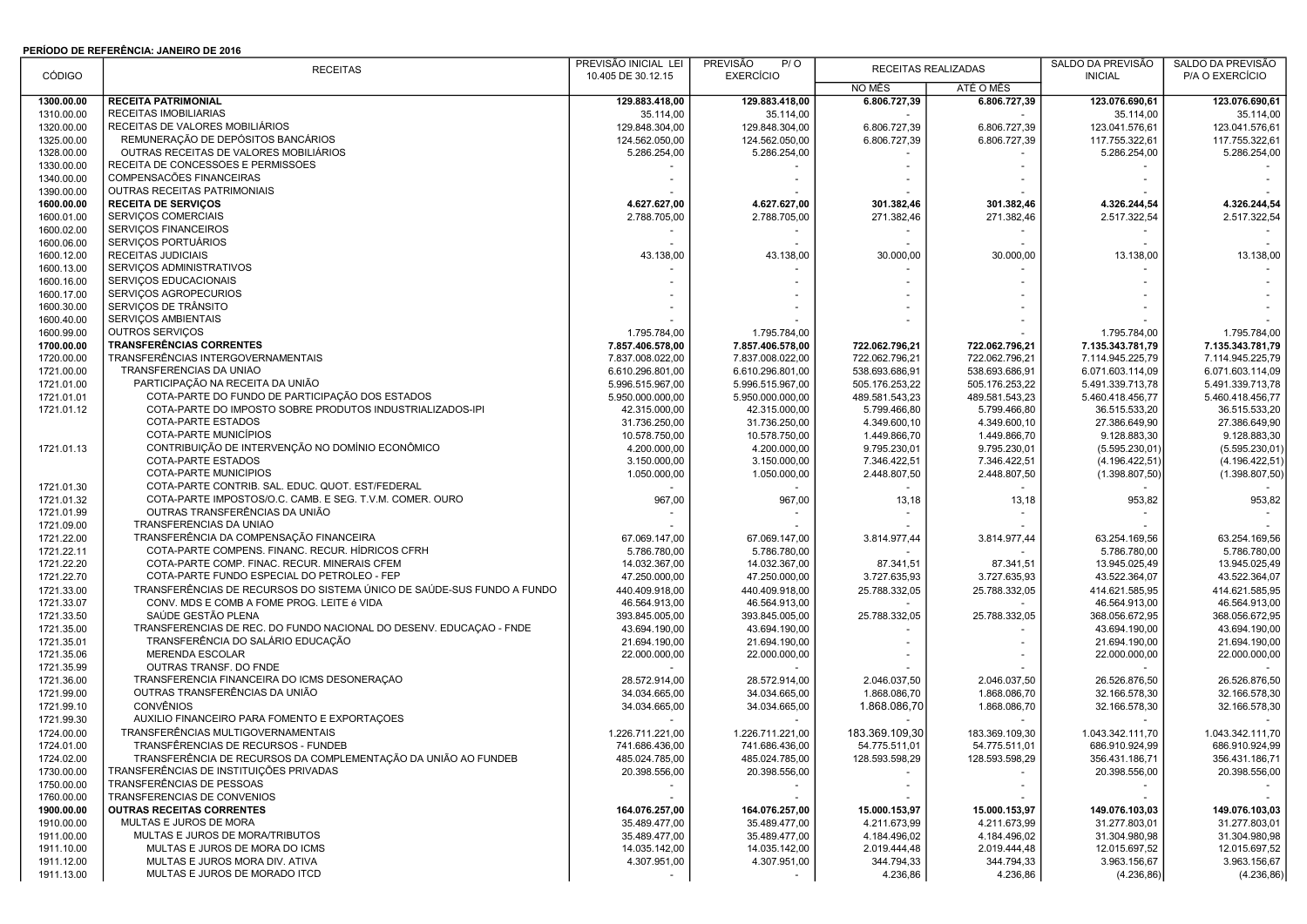## PERÍODO DE REFERÊNCIA: JANEIRO DE 2016

|                          | <b>RECEITAS</b>                                               | PREVISÃO INICIAL LEI          | <b>PREVISÃO</b><br>P/O |              | RECEITAS REALIZADAS        | SALDO DA PREVISÃO | SALDO DA PREVISÃO             |
|--------------------------|---------------------------------------------------------------|-------------------------------|------------------------|--------------|----------------------------|-------------------|-------------------------------|
| <b>CÓDIGO</b>            |                                                               | 10.405 DE 30.12.15            | <b>EXERCÍCIO</b>       | NO MÊS       | ATÉ O MÊS                  | <b>INICIAL</b>    | P/A O EXERCÍCIO               |
| 1911.14.00               | MULTAS E JUROS DE MORADO FUMACOP                              | 6.808,00                      | 6.808,00               | 170,44       | 170,44                     | 6.637,56          | 6.637,56                      |
| 1911.16.00               | MULTAS E JUROS DE MORA DO IPVA                                | 577.246.00                    | 577.246,00             | 68.409,45    | 68.409,45                  | 508.836.55        | 508.836,55                    |
| 1911.17.00               | INDENIZAÇÕES                                                  |                               |                        |              |                            |                   |                               |
| 1911.18.00               | <b>RESTITUIÇÕES</b>                                           |                               |                        |              |                            |                   |                               |
| 1911.19.00               | MULTAS DE TRÂNSITO                                            |                               |                        | 927.062,75   | 927.062,75                 | (927.062,75)      | (927.062,75)                  |
| 1911.19.01               | MULTA ESTADUAL DE TRÂNSITO - DETRAN                           |                               |                        | 579.883.29   | 579.883,29                 | (579.883,29)      | (579.883,29)                  |
| 1911.19.02               | PARCELA MULTA ESTADUAL - PM                                   |                               |                        | 34.535,00    | 34.535,00                  | (34.535,00)       | (34.535,00)                   |
| 1911.19.03               | PARCELA MULTA MUNICIPAL - DETRAN                              |                               |                        | 217.456,00   | 217.456,00                 | (217.456,00)      | (217.456,00)                  |
| 1911.19.04               | PARCELA MULTA MUNICIPAL - PM                                  |                               |                        | 1.025,00     | 1.025,00                   | (1.025,00)        | (1.025,00)                    |
| 1911.19.05               | MULTA ESTADUAL DE TRÂNSITO INTERESTADUAL                      |                               |                        | 94.163,46    | 94.163,46                  | (94.163, 46)      | (94.163, 46)                  |
| 1911.24.00               | MULTAS E JUROS DE MORA DO ICMS - MUNICÍPIO                    | 2.127.439,00                  | 2.127.439,00           | 278.985,34   | 278.985,34                 | 1.848.453,66      | 1.848.453.66                  |
| 1911.25.00               | MULTAS E JUROS DE MORA DO IPVA - MUNICÍPIO                    | 253.736,00                    | 253.736,00             | 68.254,58    | 68.254,58                  | 185.481,42        | 185.481,42                    |
| 1911.26.00               | MULTAS E JUROS DE MORA DIV. ATIVA - MUNICÍPIO                 | 814.006,00                    | 814.006,00             | 69.847,99    | 69.847,99                  | 744.158,01        | 744.158,01                    |
| 1911.99.00               | MULTAS E JUROS DEMORA - OUTROS TRIBUTOS                       | 13.367.149,00                 | 13.367.149,00          | 403.289,80   | 403.289,80                 | 12.963.859,20     | 12.963.859,20                 |
| 1919.00.00               | MULTAS E JUROS DE MORA DE OUTRAS RECEITAS                     |                               |                        | 27.177,97    | 27.177,97                  | (27.177, 97)      | (27.177, 97)                  |
| 1919.16.00               | FUNDO DE MODERNIZAÇÃO DO TCE                                  |                               |                        | 27.059,97    | 27.059,97                  | (27.059, 97)      | (27.059, 97)                  |
| 1919.18.00               | MINISTÉRIO PÚBLICO ESTADUAL                                   |                               |                        |              |                            |                   |                               |
| 1919.20.00               | SECRETARIA DE ESTADO DA SEGURANÇA PÚBLICA                     |                               |                        | 118,00       | 118,00                     | (118,00)          | (118,00)                      |
| 1919.22.00               | MULTAS CONTRATUAIS - SEFAZ                                    |                               |                        |              |                            |                   |                               |
| 1919.99.00               | <b>OUTRAS MULTAS</b>                                          |                               |                        |              |                            |                   |                               |
| 1920.00.00               | INDENIZAÇÕES E RESTITUIÇÕES                                   | 50.052.500,00                 | 50.052.500,00          | 212.163,04   | 212.163,04                 | 49.840.336,96     | 49.840.336,96                 |
| 1921.00.00               | <b>INDENIZAÇÕES</b>                                           | 50.052.500,00                 | 50.052.500,00          | 212.163,04   | 212.163,04                 | 49.840.336,96     | 49.840.336,96                 |
| 1921.01.00               | COMPENSAÇÃO FINANCEIRA P/ OUTROS RECURSOS HÍDRICOS            |                               |                        |              |                            |                   |                               |
| 1921.03.00               | COMPENSAÇÃO FINANCEIRA ÓLEO BRUTO                             |                               |                        |              |                            |                   |                               |
| 1921.09.00               | OUTRAS INDENIZAÇÕES E RESTITUIÇÕES                            | 50.000.000,00                 | 50.000.000.00          | 212.163,04   | 212.163,04                 | 49.787.836,96     | 49.787.836,96                 |
| 1921.99.00               | OUTRAS INDENIZAÇÕES                                           | 52.500,00                     | 52.500,00              |              |                            | 52.500,00         | 52.500,00                     |
| 1922.00.00               | <b>RESTITUIÇÕES</b>                                           |                               |                        |              |                            |                   |                               |
| 1922.10.00               | COMPENSAÇÃO PREVIDENCIÁRIA                                    |                               |                        |              |                            |                   |                               |
| 1922.99.00               | OUTRAS RESTITUIÇÕES                                           |                               |                        |              |                            |                   |                               |
| 1930.00.00               | RECEITA DA DÍVIDA ATIVA<br>RECEITA DA DÍVIDA ATIVA TRIBUTÁRIA | 25.624.280,00                 | 25.624.280,00          | 8.158.349,97 | 8.158.349,97               | 17.465.930,03     | 17.465.930,03                 |
| 1931.00.00               | RECEITA DA DÍVIDA ATIVA TRIBUTARIA                            | 22.065.352,00                 | 22.065.352,00          | 4.720.207,30 | 4.720.207,30               | 17.345.144,70     | 17.345.144,70                 |
| 1931.10.00               | RECEITA DA DIVIDA ATIVA DO ICMS                               |                               |                        |              |                            |                   |                               |
| 1931.11.00<br>1931.14.00 | RECEITA DA DÍVIDA ATIVA DO IPVA                               | 14.235.711,00<br>7.829.641,00 | 14.235.711,00          | 785.526,87   | 785.526,87<br>3.934.680,43 | 13.450.184,13     | 13.450.184,13<br>3.894.960,57 |
| 1931.99.00               | RECEITA DA DÍVIDA ATIVA DE OUTROS TRIBUTOS                    |                               | 7.829.641,00           | 3.934.680,43 |                            | 3.894.960,57      |                               |
| 1932.00.00               | RECEITA DA DÍVIDA ATIVA PARTE MUNICÍPIO.                      | 3.558.928,00                  | 3.558.928,00           | 3.438.142,67 | 3.438.142,67               | 120.785,33        | 120.785,33                    |
| 1990.00.00               | <b>RECEITAS DIVERSAS</b>                                      | 52.910.000,00                 | 52.910.000,00          | 2.417.966,97 | 2.417.966,97               | 50.492.033,03     | 50.492.033,03                 |
| 1990.01.00               | OUTRAS RECEITAS DIVERSAS                                      | 52.910.000,00                 | 52.910.000,00          | 2.417.966,97 | 2.417.966,97               | 50.492.033,03     | 50.492.033,03                 |
| 1990.01.01               | JUNTA COMERCIAL DO MARANHÃO                                   |                               |                        | 441.663,57   | 441.663,57                 | (441.663,57)      | (441.663,57)                  |
| 1990.01.02               | FUNDO DES. AGROIND. DO ESTADO - FEDAGRO                       |                               |                        | 154.107,91   | 154.107,91                 | (154.107, 91)     | (154.107, 91)                 |
| 1990.01.03               | FUNDO DE MODERNIZAÇÃO DO TCE                                  |                               |                        | 2.629,55     | 2.629,55                   | (2.629, 55)       | (2.629, 55)                   |
| 1990.01.05               | FUNDO DE FORTALECIMENTO DA ADM. TRIBUTÁRIA - FUNAT            |                               |                        |              |                            |                   |                               |
| 1990.01.06               | FUNDO ESTADUAL DE DESENVOLVIMENTO INDUSTRIAL                  |                               |                        | 1.662.272,71 | 1.662.272,71               | (1.662.272, 71)   | (1.662.272,71)                |
| 1990.01.07               | FUNDO DE PROTEÇÃO E DEFESA DO CONSUMIDOR                      |                               |                        | 148.483,17   | 148.483,17                 | (148.483, 17)     | (148.483, 17)                 |
| 1990.01.08               | FUNDO ESPECIAL LEGISLATIVO - FUNDEG                           |                               |                        |              |                            |                   |                               |
| 1990.01.09               | AGÊNCIA ESTADUAL DE DEFESA AGROPECUÁRIA - AGED                |                               |                        | 8.800,06     | 8.800,06                   | (8.800,06)        | (8.800, 06)                   |
| 1990.01.10               | FUNOD DA CULTURA DO MARANHÃO - FENDEC-MA                      |                               |                        | 10,00        | 10,00                      | (10,00)           | (10,00)                       |
| 1990.01.12               | FUNDO ESTADUAL DE PENSÃO E APOSENTADORIA                      |                               |                        |              |                            |                   |                               |
| 1990.01.13               | FUNDO DOS BENEFÍCIOS DOS SERVIDORES - FUNBEM                  |                               |                        |              |                            |                   |                               |
| 1990.01.99               | <b>OUTRAS RECEITAS</b>                                        | 52.910.000,00                 | 52.910.000,00          |              |                            | 52.910.000,00     | 52.910.000,00                 |
| 1990.02.00               | ENCARGOS LEG P/ INSCRIÇÃO DÍV. ATIVA E REC ONUS SUC           |                               |                        |              |                            |                   |                               |
| 1990.02.03               | RECEITA DEFENSORIA                                            |                               |                        |              |                            |                   |                               |
| 1990.05.00               | SALDOS DE EXERCÍCIOS ANTERIORES                               |                               |                        |              |                            |                   |                               |
| 2000.00.00               | <b>RECEITAS DE CAPITAL</b>                                    | 1.907.074.171,00              | 1.907.074.171,00       |              |                            | 1.907.074.171,00  | 1.907.074.171,00              |
| 2100.00.00               | OPERAÇÕES DE CRÉDITO                                          | 1.297.479.338,00              | 1.297.479.338.00       |              |                            | 1.297.479.338,00  | 1.297.479.338,00              |
| 2110.00.00               | OPERAÇÕES DE CRÉDITO INTERNAS                                 | 1.284.979.338,00              | 1.284.979.338,00       |              |                            | 1.284.979.338,00  | 1.284.979.338,00              |
| 2120.00.00               | OPERAÇÕES DE CRÉDITO EXTERNAS                                 | 12.500.000,00                 | 12.500.000,00          |              |                            | 12.500.000,00     | 12.500.000,00                 |
| 2200.00.00               | ALIENAÇÃO DE BENS                                             | 45.000.000,00                 | 45.000.000,00          |              |                            | 45.000.000,00     | 45.000.000,00                 |
| 2210.00.00               | ALIENAÇÃO DE BENS MÓVEIS                                      | 15.000.000,00                 | 15.000.000,00          |              |                            | 15.000.000,00     | 15.000.000,00                 |
| 2220.00.00               | ALIENAÇÃO DE BENS IMÓVEIS                                     | 30.000.000,00                 | 30.000.000,00          |              |                            | 30.000.000,00     | 30.000.000,00                 |
| 2300.00.00               | AMORTIZAÇÕES DE EMPRÉSTIMOS                                   | $\sim$                        |                        |              |                            |                   |                               |
| 2310.00.00               | DE EMPRESTIMOS                                                | $\sim$                        |                        |              |                            |                   |                               |